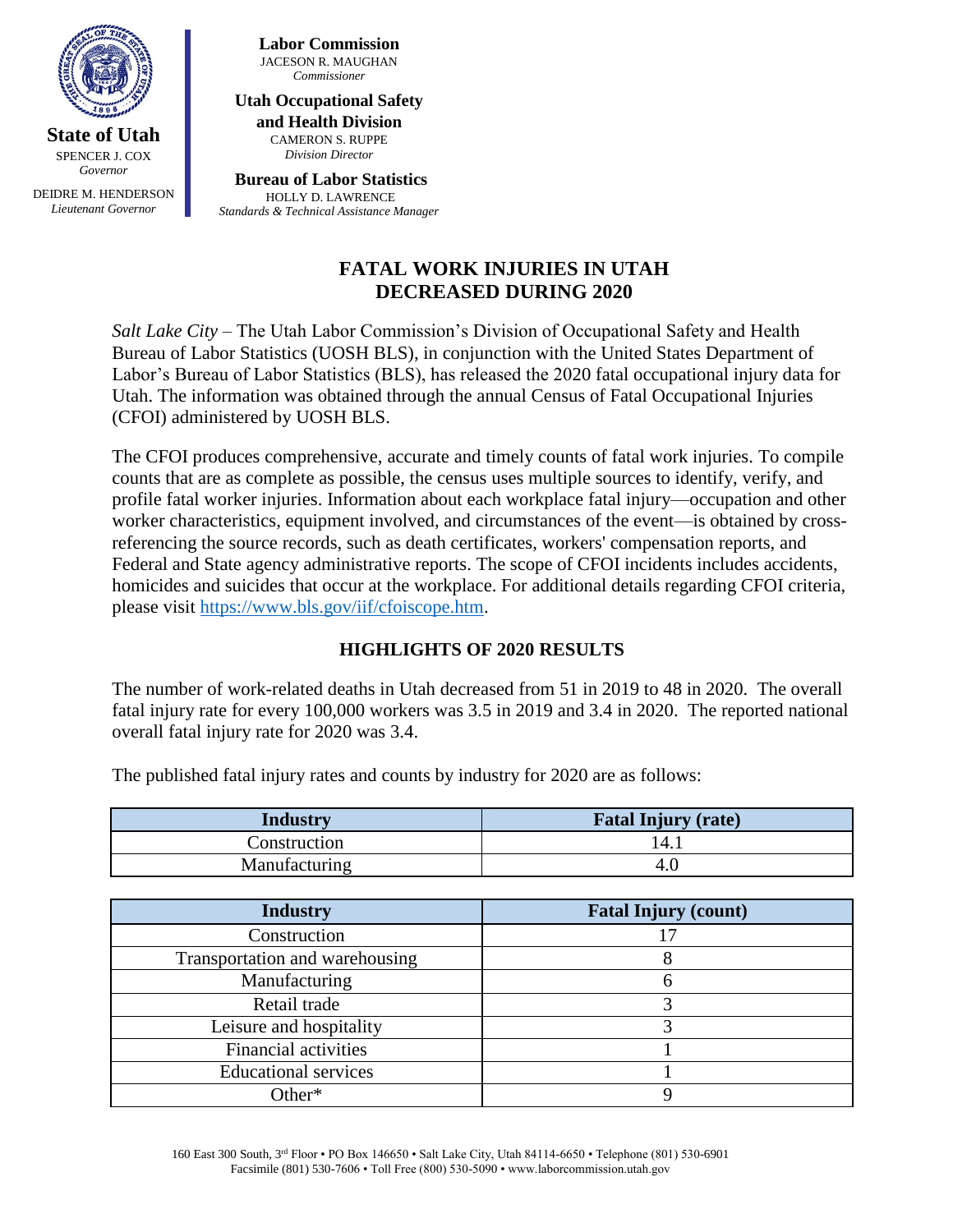Specific details of work-related fatalities by event or exposure are identified below, with falls, slips, and trips incidents accounting for approximately 33.3% of all fatalities in Utah.

| <b>Event or Exposure</b>                          | <b>Work-Related Fatalities (count)</b> |  |  |  |  |
|---------------------------------------------------|----------------------------------------|--|--|--|--|
| Falls, slips, trips                               |                                        |  |  |  |  |
| <b>Transportation incidents</b>                   |                                        |  |  |  |  |
| Exposure to harmful substances or environments    |                                        |  |  |  |  |
| Violence and other injuries by persons or animals |                                        |  |  |  |  |
| Contact with objects and equipment                |                                        |  |  |  |  |
| Fires and explosions                              |                                        |  |  |  |  |

## **Fatalities by Worker Characteristic**

| <b>Worker Characteristic</b>                           | <b>Work-Related Fatalities (count)</b> |  |  |  |
|--------------------------------------------------------|----------------------------------------|--|--|--|
| Vehicular and transportation operations                |                                        |  |  |  |
| Constructing, repairing, cleaning                      |                                        |  |  |  |
| Material handling operations                           |                                        |  |  |  |
| Physical activities, not elsewhere classified (n.e.c.) |                                        |  |  |  |
| Using or operating tools, machinery                    |                                        |  |  |  |
| Other*                                                 |                                        |  |  |  |

#### **Utah Fatalities by Event 2016-2020**

| <b>Events</b>                                     | 2016 | 2017 | 2018 | 2019 | 2020 |
|---------------------------------------------------|------|------|------|------|------|
| <b>TOTAL COUNTS</b>                               | 44   | 43   | 49   | 51   | 48   |
| Transportation                                    | 20   | 18   | 22   | 13   |      |
| Contact with objects or equipment                 | 10   | 10   |      |      |      |
| Violence and other injuries by persons or animals | 10   |      |      |      |      |
| Falls, slips, trips                               | 4    | 3    | h    |      | 16   |
| Exposure to harmful substances or environments    |      |      |      | h    |      |
| Fires and explosions                              |      |      |      |      |      |

#### **Fatalities by Event in Industries**

- Falls, slips, trips
	- o 16 fatalities:
		- $\blacksquare$  Falls to lower level (15)
		- $\bullet$  Other<sup>\*</sup> (1)
- Transportation incidents
	- o 9 fatalities:
		- Roadway incidents involving motorized land vehicles  $(6)$
		- Nonroadway incident involving motorized land vehicles (1)
			- Jack-knifed or overturned, nonroadway
		- $\blacksquare$  Other\* (2)